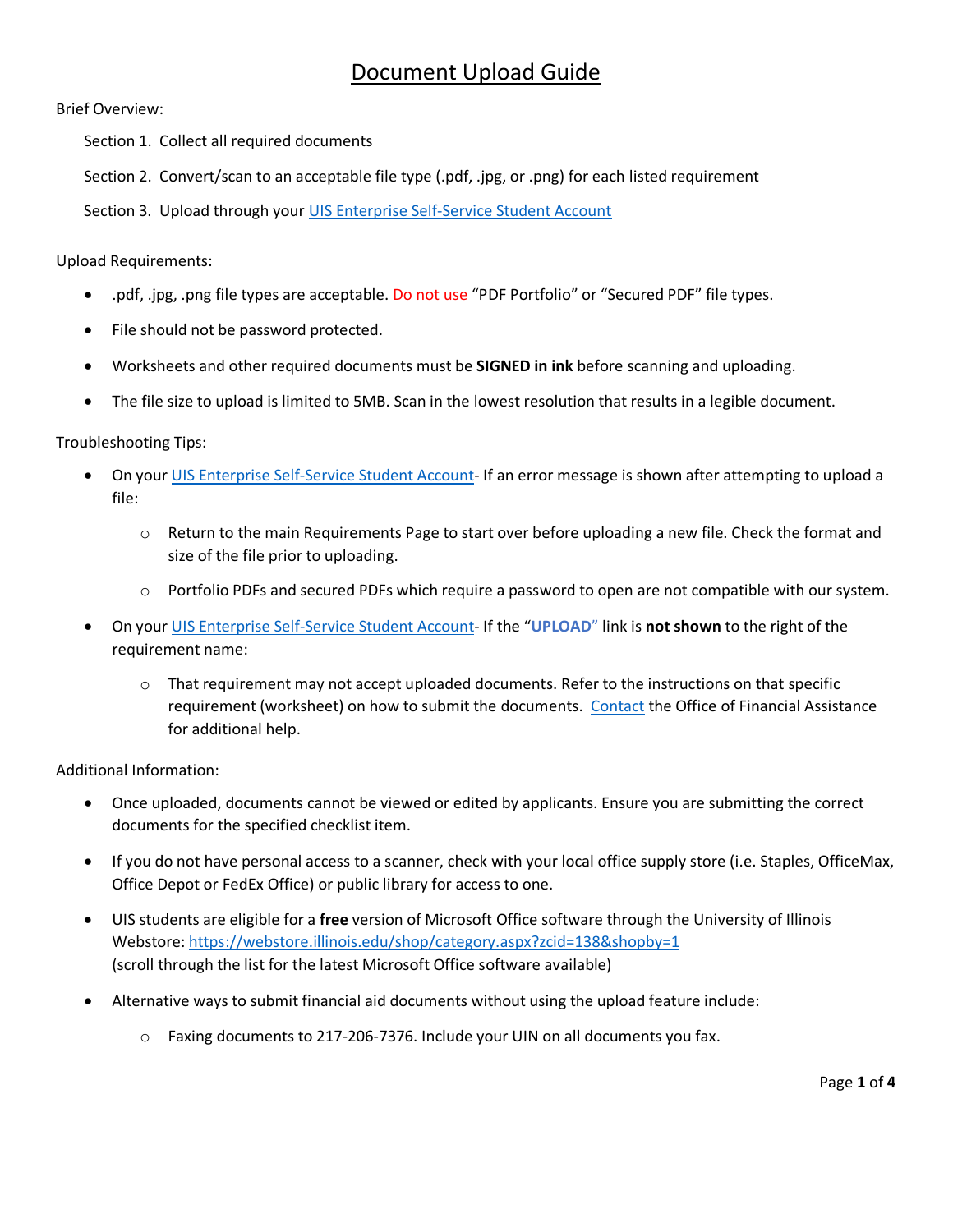- o Sending documents by mail or in person at the office of Student Financial Aid & Scholarships:
	- **Office of Student Financial Assistance** One University Plaza, MS UHB 1015 Springfield, Illinois 62703

**Normal Office Hours** Monday - Friday 8:30am-12:30pm 1:30pm-5:00pm

## **Section 1. Collect all required documents**

- 1. Print the worksheet It will be listed under "Unsatisfied Requirements" on the financial aid section in the UIS Enterprise [Self-Service Student Account.](https://login.uillinois.edu/auth/SystemLogin/sm_login.fcc?TYPE=33554433&REALMOID=06-a655cb7c-58d0-4028-b49f-79a4f5c6dd58&GUID=&SMAUTHREASON=0&METHOD=GET&SMAGENTNAME=-SM-dr9Cn7JnD4pZ%2fX9Y7a9FAQedR3gjL8aBVPXnJiLeXLOpk38WGJuo%2fOQRlFkbatU7C%2b9kHQgeqhK7gmsMW81KnMmzfZ3v0paM&TARGET=-SM-HTTPS%3a%2f%2fwebprod%2eadmin%2euillinois%2eedu%2fssa%2fservlet%2fSelfServiceLogin%3fappName%3dedu%2euillinois%2eaits%2eSelfServiceLogin%26dad%3dBANPROD4) Click on the worksheet name.
- 2. Carefully read the instructions on the worksheet for any additional documents you need to attach.
- 3. Worksheets and other documents that require signatures must be signed **in INK** before scanning.
- 4. The worksheet you are submitting should be the **first** (or top) page of your packet.
- 5. Scan each side of your document(s) if it is double sided with information.

## **Section 2. Convert/scan to an acceptable file type (.pdf, .jpg, or .png) for each listed requirement** – See below for options a,b,c or d

- a. Converting a Microsoft Word document to a PDF document: Microsoft Office software is currently **free** to UIS students to download via the Illinois Webstore – link shown on top (first) page of this guide. To convert a Microsoft Word document to a PDF file, follow the steps below:
	- 1. The goal is to have an acceptable file type to upload. You can have multiple pages saved to one pdf file or you can save and upload files separately for the listed requirement. If you have multiple documents or images (screenshots, pictures, etc.) that are not in an acceptable file format, make sure you copy and paste each document (or image) to a Word document. Then you can use the "Save As" option to save this document as a PDF file (an acceptable file type).
	- 2. From your Word document, click File then Save As and select file type as PDF (\*.pdf).



- b. Using a scanner or other device:
	- i. Make sure your scanner/device is set to scan as one of the acceptable file formats (.pdf, .jpg, .png). Some scanners may have an option to scan a stack of documents or sometimes with a "plus" option when scanning. You can choose to use a .pdf file with multiple pages or you can save as separate files in an acceptable file type (.pdf, .jpg, .png) to upload.
	- ii. If you are using a scanning machine that only copies one page at a time into your computer, you can take the individual PDF documents and combine them into a single PDF file. To do this, you would need to use software such as Adobe Acrobat PRO or Adobe PDF Pack, which are available for purchase from the Adobe online store, and follow the steps (1-4) below:
		- 1. Double click on the program icon  $\left| {\right\rangle _{n}}$  (if installed on your computer).

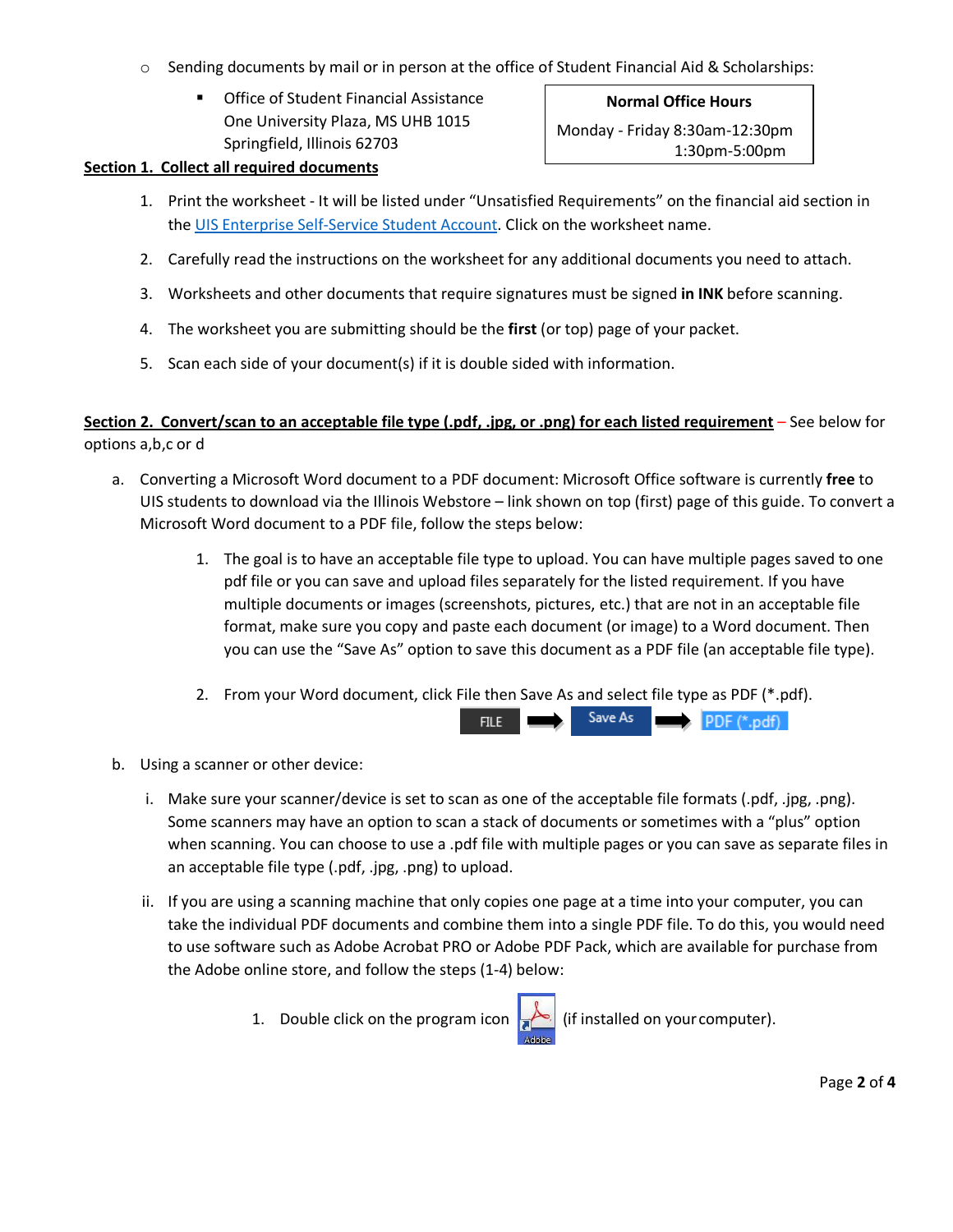- 2. There may be a Task Menu displayed right away that lists different options. Click on the task for "Combine Files into PDF." Otherwise, you would have to go to the Menu options, click on "File," then "Create," and then "Combine Files into PDF." (do not use "PDF Portfolio" see #5 below in this section)  $\Box$  Combine Files into PDF
- 3. You can then add (or drag) the multiple PDF files you want to include. Make sure the worksheet (that is completed and **SIGNED in ink**) is the **first file you add**. That way, it will appear as the top page of your packet. Then Click on the "Combine Files" button.

**Combine Files** 

4. After combining the files, you should now have one single PDF file with multiple pages. The worksheet should be the first page shown. Save this new file and upload it on the UIS Enterprise [Self-Service Student Account.](https://login.uillinois.edu/auth/SystemLogin/sm_login.fcc?TYPE=33554433&REALMOID=06-a655cb7c-58d0-4028-b49f-79a4f5c6dd58&GUID=&SMAUTHREASON=0&METHOD=GET&SMAGENTNAME=-SM-dr9Cn7JnD4pZ%2fX9Y7a9FAQedR3gjL8aBVPXnJiLeXLOpk38WGJuo%2fOQRlFkbatU7C%2b9kHQgeqhK7gmsMW81KnMmzfZ3v0paM&TARGET=-SM-HTTPS%3a%2f%2fwebprod%2eadmin%2euillinois%2eedu%2fssa%2fservlet%2fSelfServiceLogin%3fappName%3dedu%2euillinois%2eaits%2eSelfServiceLogin%26dad%3dBANPROD4)



5. Note: Do not upload a "**PDF Portfolio**" file on the UIS Enterprise [Self-Service Student](https://login.uillinois.edu/auth/SystemLogin/sm_login.fcc?TYPE=33554433&REALMOID=06-a655cb7c-58d0-4028-b49f-79a4f5c6dd58&GUID=&SMAUTHREASON=0&METHOD=GET&SMAGENTNAME=-SM-dr9Cn7JnD4pZ%2fX9Y7a9FAQedR3gjL8aBVPXnJiLeXLOpk38WGJuo%2fOQRlFkbatU7C%2b9kHQgeqhK7gmsMW81KnMmzfZ3v0paM&TARGET=-SM-HTTPS%3a%2f%2fwebprod%2eadmin%2euillinois%2eedu%2fssa%2fservlet%2fSelfServiceLogin%3fappName%3dedu%2euillinois%2eaits%2eSelfServiceLogin%26dad%3dBANPROD4)  [Account.](https://login.uillinois.edu/auth/SystemLogin/sm_login.fcc?TYPE=33554433&REALMOID=06-a655cb7c-58d0-4028-b49f-79a4f5c6dd58&GUID=&SMAUTHREASON=0&METHOD=GET&SMAGENTNAME=-SM-dr9Cn7JnD4pZ%2fX9Y7a9FAQedR3gjL8aBVPXnJiLeXLOpk38WGJuo%2fOQRlFkbatU7C%2b9kHQgeqhK7gmsMW81KnMmzfZ3v0paM&TARGET=-SM-HTTPS%3a%2f%2fwebprod%2eadmin%2euillinois%2eedu%2fssa%2fservlet%2fSelfServiceLogin%3fappName%3dedu%2euillinois%2eaits%2eSelfServiceLogin%26dad%3dBANPROD4) If your scanned images are in a PDF portfolio file, you must extract the file from portfolio and save as a regular PDF file. To do so, open your portfolio file, right click the image, select "Extract from Portfolio" and "save".



- 6. Note: Do not upload a "**Secured PDF**" file (which requires a password to view) on the UIS Enterprise [Self-Service Student Account.](https://login.uillinois.edu/auth/SystemLogin/sm_login.fcc?TYPE=33554433&REALMOID=06-a655cb7c-58d0-4028-b49f-79a4f5c6dd58&GUID=&SMAUTHREASON=0&METHOD=GET&SMAGENTNAME=-SM-dr9Cn7JnD4pZ%2fX9Y7a9FAQedR3gjL8aBVPXnJiLeXLOpk38WGJuo%2fOQRlFkbatU7C%2b9kHQgeqhK7gmsMW81KnMmzfZ3v0paM&TARGET=-SM-HTTPS%3a%2f%2fwebprod%2eadmin%2euillinois%2eedu%2fssa%2fservlet%2fSelfServiceLogin%3fappName%3dedu%2euillinois%2eaits%2eSelfServiceLogin%26dad%3dBANPROD4) You must change the security settings to "no password". To do so, first open your document, enter your password to view it. Then go to the "File", then "Properties" and click on the Security tab and change from "password protected" to "none" and "save".
- c. Using Cloud based storage and emails. For security reasons, be cautious when storing sensitive documents in a cloud server or emailing sensitive documents.
- d. You can also contact your local office supply store or public library. Many of them can take your paper documents, scan them in an acceptable file type (.pdf, .jpg, .png) for a fee. Office supply stores include but are not limited to: OfficeMax Office Depot Staples FedEx Office

## **Section 3. Upload through the UIS Enterprise Self-Service Student Account**

- 1. Login at the UIS Enterprise [Self-Service Student Account](https://login.uillinois.edu/auth/SystemLogin/sm_login.fcc?TYPE=33554433&REALMOID=06-a655cb7c-58d0-4028-b49f-79a4f5c6dd58&GUID=&SMAUTHREASON=0&METHOD=GET&SMAGENTNAME=-SM-dr9Cn7JnD4pZ%2fX9Y7a9FAQedR3gjL8aBVPXnJiLeXLOpk38WGJuo%2fOQRlFkbatU7C%2b9kHQgeqhK7gmsMW81KnMmzfZ3v0paM&TARGET=-SM-HTTPS%3a%2f%2fwebprod%2eadmin%2euillinois%2eedu%2fssa%2fservlet%2fSelfServiceLogin%3fappName%3dedu%2euillinois%2eaits%2eSelfServiceLogin%26dad%3dBANPROD4)
- 2. Click on the tab "Financial Aid"

| <b>UNIVERSITY OF ILLINOIS</b><br>AT SPRINGFIELD |    |                 |  |                                                               |                   |  |
|-------------------------------------------------|----|-----------------|--|---------------------------------------------------------------|-------------------|--|
| <b>Personal Information Financial Aid</b>       |    | <b>Employee</b> |  | <b>Registration &amp; Records Account Billing Information</b> | <b>Graduation</b> |  |
| <b>Search</b>                                   | Go |                 |  |                                                               |                   |  |
| Main Menu                                       |    |                 |  |                                                               |                   |  |